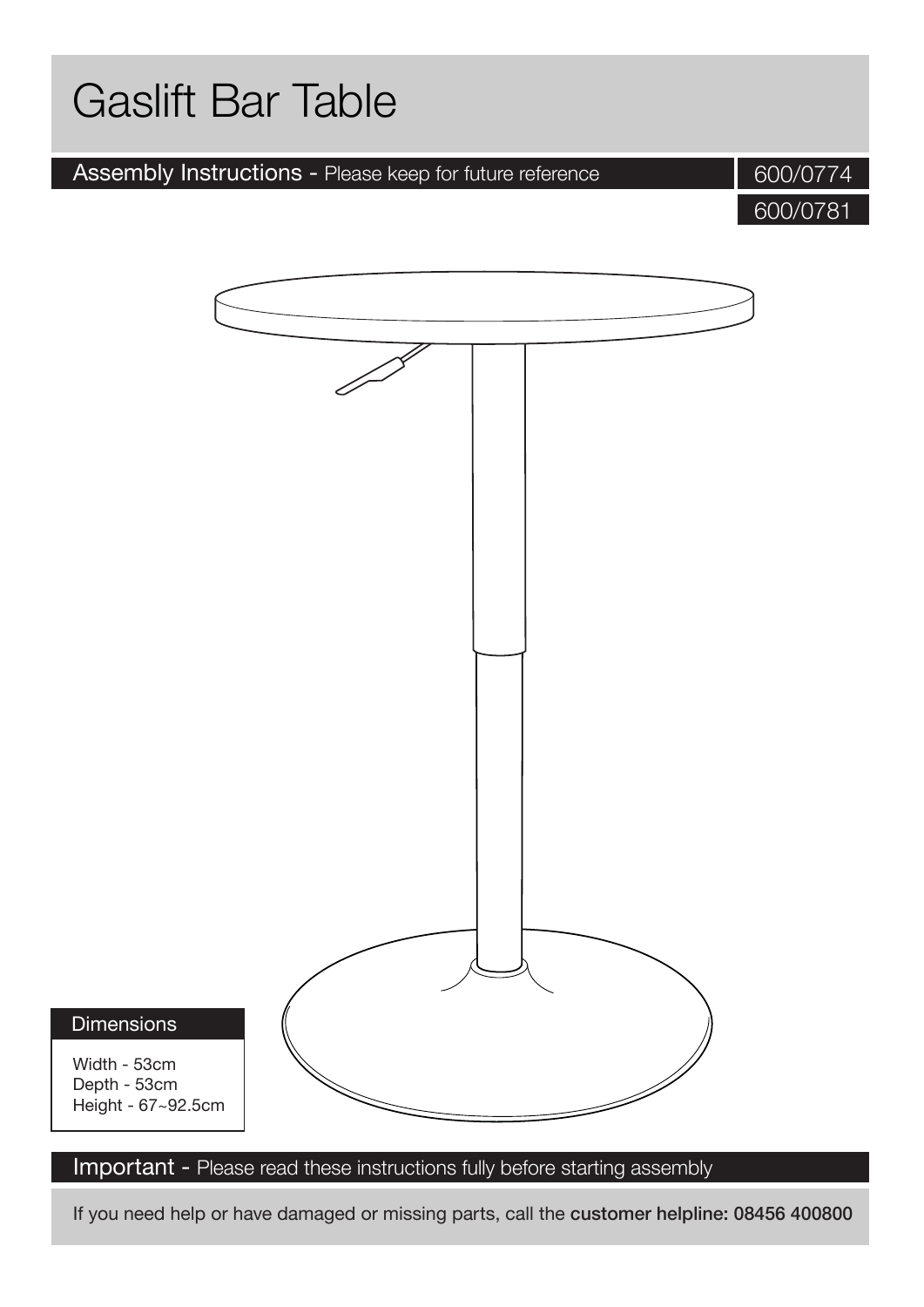

#### **Important** - Please read these instructions fully before starting assembly

• We suggest you spend a short time reading through this leaflet and follow the simple step by step assembly instructions.

• Do not discard any of the packaging until you have checked that you have all the parts and the pack of fittings.

• Assemble this product on a flat surface.

• Assemble all parts loosely before tightening any bolts.

• Discard all extra fittings and keep fittings out of reach of children.

- Unit weight : 7.5kg.
- We recommend that this unit is assembled by at least 2 people.
- Retain Assembly Instructions for future reference.

#### **Warnings**

• This product should only be used on firm, level ground.

• Make sure the base remain in contact with the ground.

• Do not stand on the product.

#### **Care and maintenance**

• Please clean the table surface using either damp (not wet) cloth and a mild domestic soap solution or by using an

appropriate polish.

• Do not use any abrasive materials when cleaning.

• From time to time check that there are no loose bolts on this unit.

*Note:* if required the next page can be cut out and used as reference throughout the assembly. Keep this page with these instructions for future reference.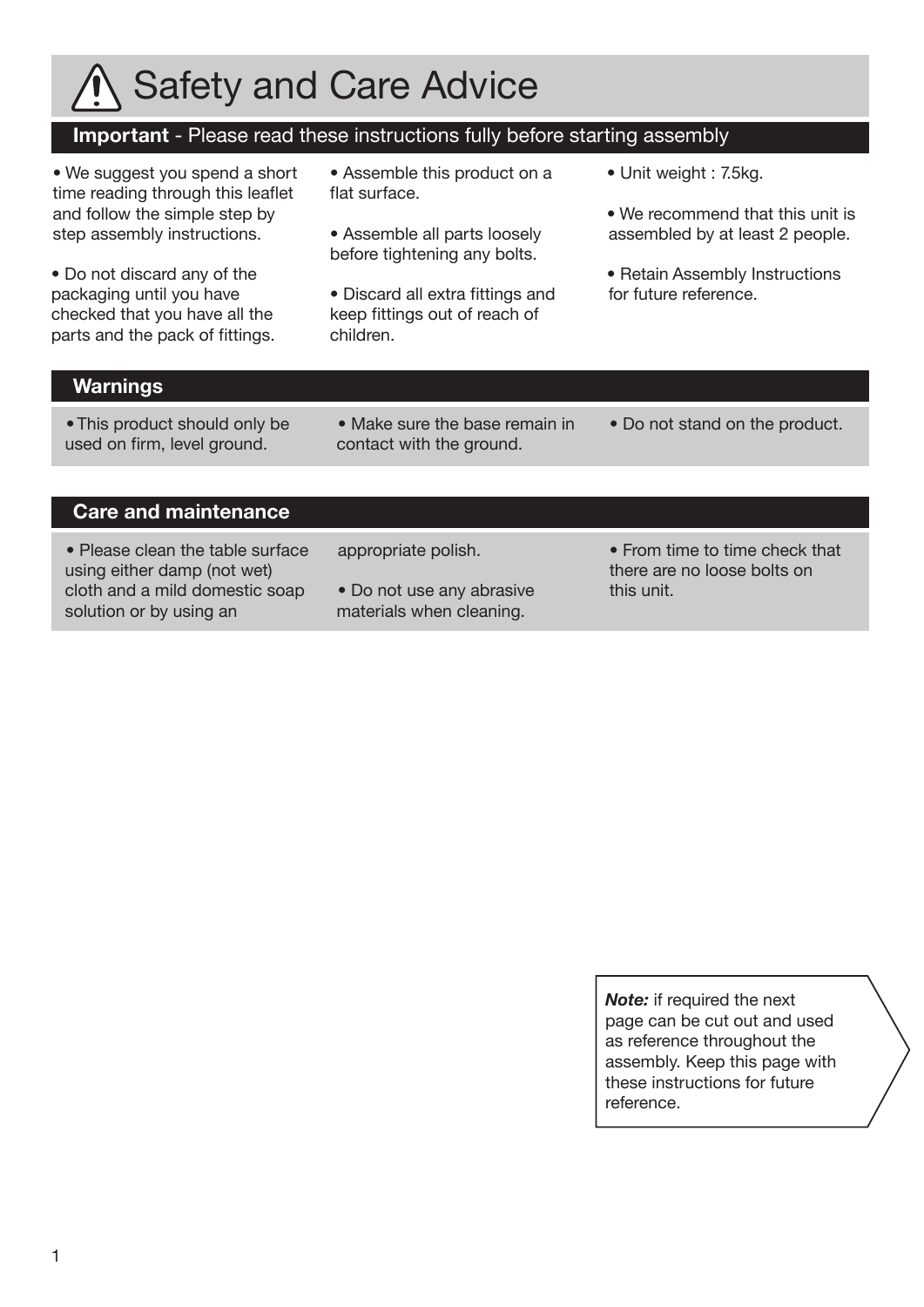# Components - Parts

# Please check you have all the parts listed below

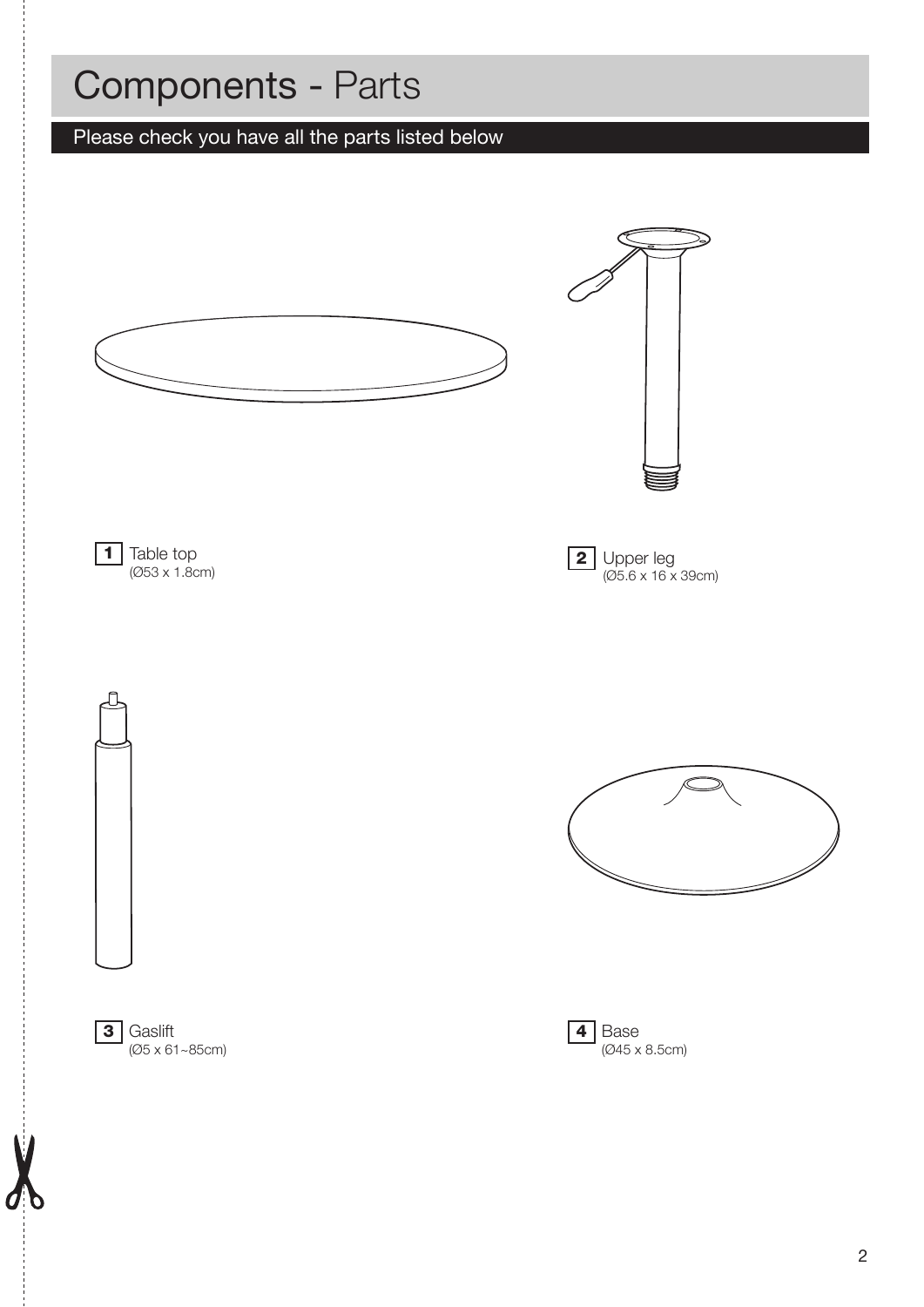#### Please check you have all the fittings listed below

*Note:* The quantities below are the correct amount to complete the assembly. In some cases more fittings may be supplied than are required.

| K<br>$\boldsymbol{\Phi}$          | ®                 |
|-----------------------------------|-------------------|
| $M6 \times 16$ mm Bolt $\times 4$ | Spring washer x 4 |
| G                                 |                   |
| Washer x 4                        |                   |

#### Tools required



#### Ruler - Use this ruler to help correctly identify the screws

0 5 10 15 20 25 30 35 40 45 50 55 60 65 70 75 80 85 90 95 100 105 110 115 120 125 130 135 140 145 150 155 160 165 170 . Ination hartau hartau hartau hartau hartau hartau hartau hartau hartau hartau hartau hartau hartau hartau l